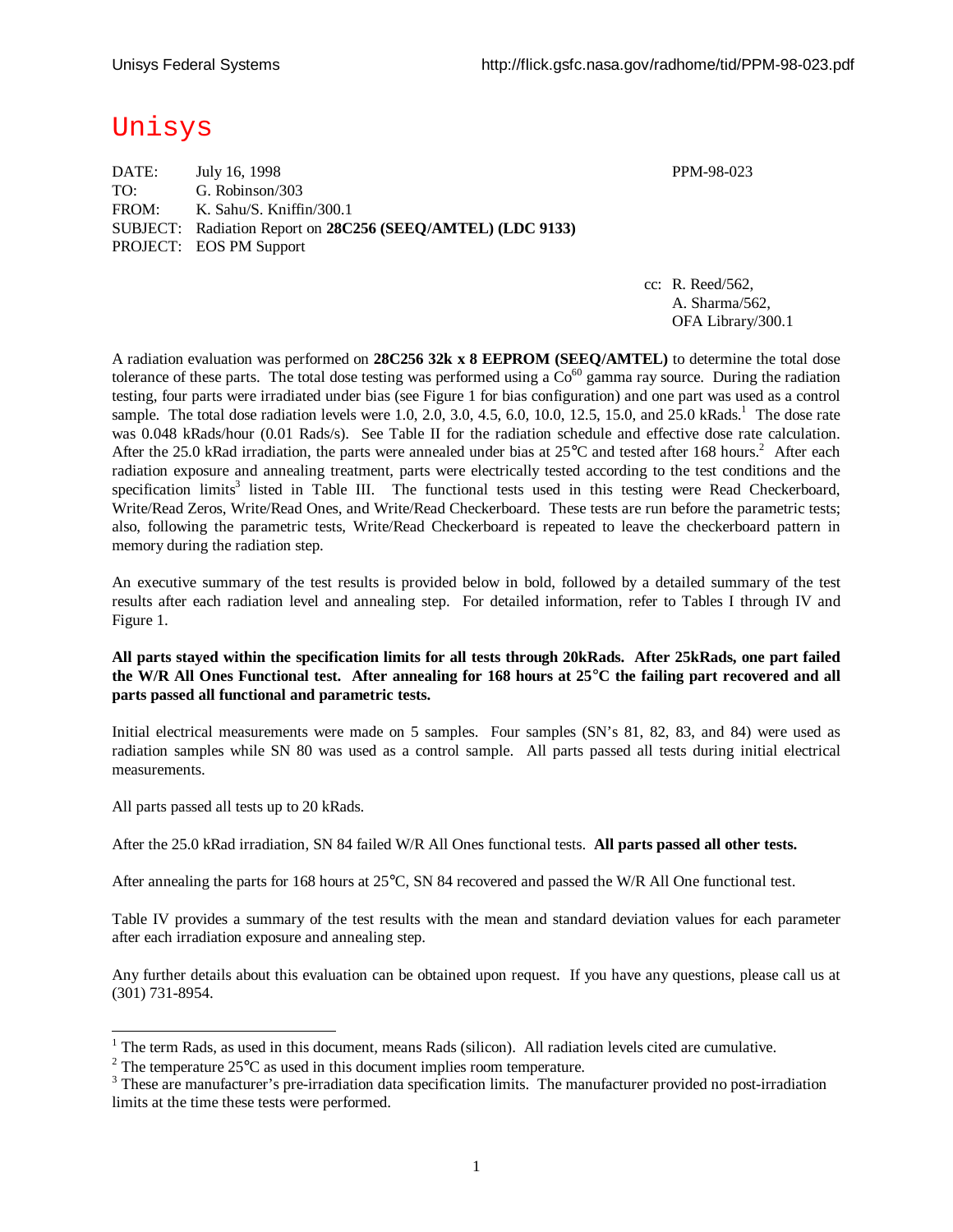#### \_\_\_\_\_\_\_\_\_\_\_\_\_\_\_\_\_\_\_\_\_\_\_\_\_\_\_\_\_\_\_\_\_\_\_\_\_\_\_\_\_\_\_\_\_\_\_\_\_\_\_\_\_\_\_\_\_\_\_\_\_\_\_\_\_\_\_\_\_\_\_\_\_\_\_\_\_\_\_\_\_\_\_\_\_\_\_\_\_\_\_\_ ADVISORY ON THE USE OF THIS DOCUMENT

The information contained in this document has been developed solely for the purpose of providing general guidance to employees of the Goddard Space Flight Center (GSFC). This document may be distributed outside GSFC only as a courtesy to other government agencies and contractors. Any distribution of this document, or application or use of the information contained herein, is expressly conditional upon, and is subject to, the following understandings and limitations:

(a) The information was developed for general guidance only and is subject to change at any time;

(b) The information was developed under unique GSFC laboratory conditions which may differ substantially from outside conditions;

(c) GSFC does not warrant the accuracy of the information when applied or used under other than unique GSFC laboratory conditions;

(d) The information should not be construed as a representation of product performance by either GSFC or the manufacturer;

(e) Neither the United States government nor any person acting on behalf of the United States government assumes any liability resulting from the application or use of the information.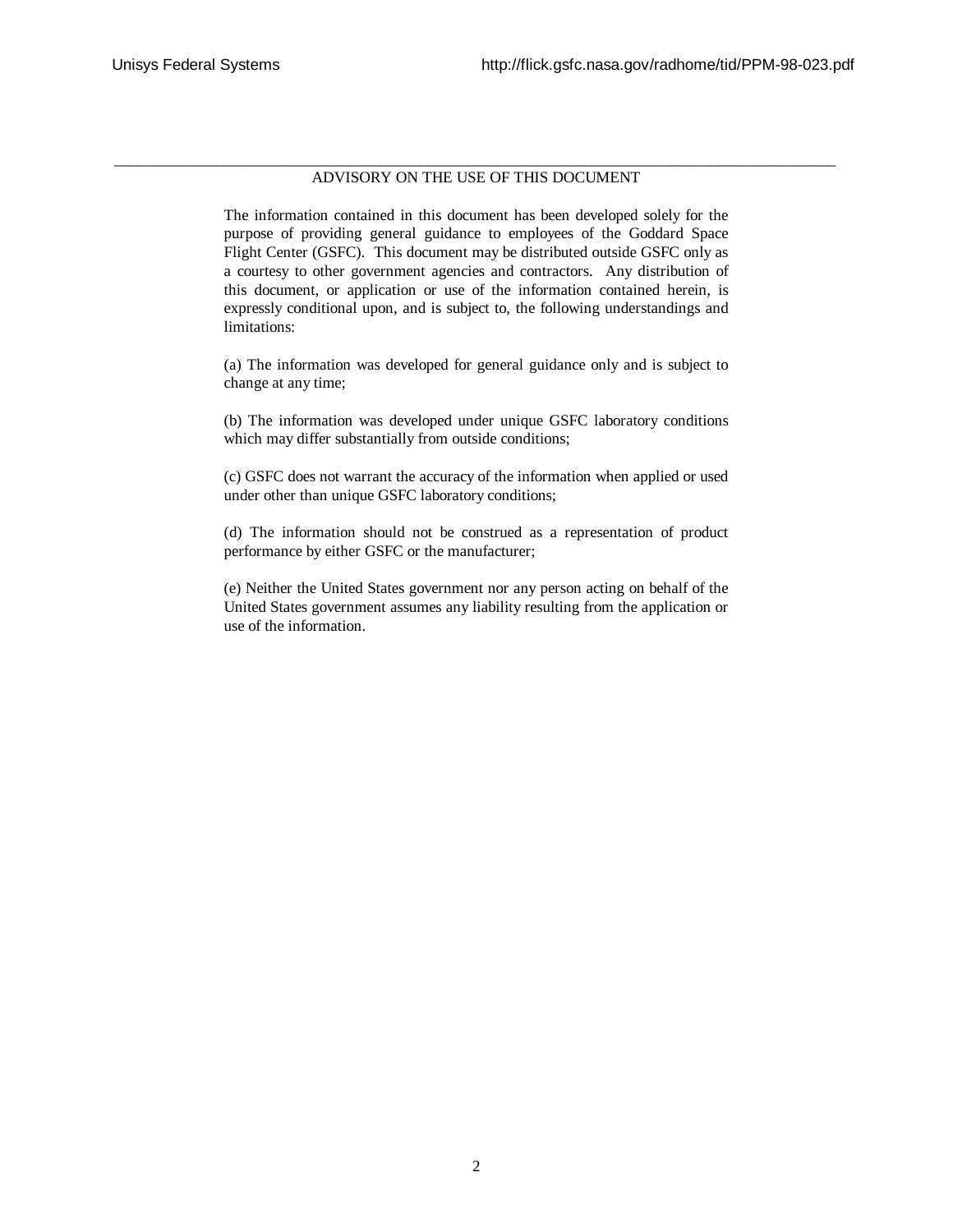

## Figure 1. Radiation Bias Circuit for 28C256

#### Notes:

- 1.  $V_{CC} = +5.0V \pm 0.5V$ .
- 2.  $V_{CC}/2 = +2.5V \pm 0.25V$ .
- 3.  $R = 3.3k\Omega \pm 10\%, \frac{1}{4}W$ .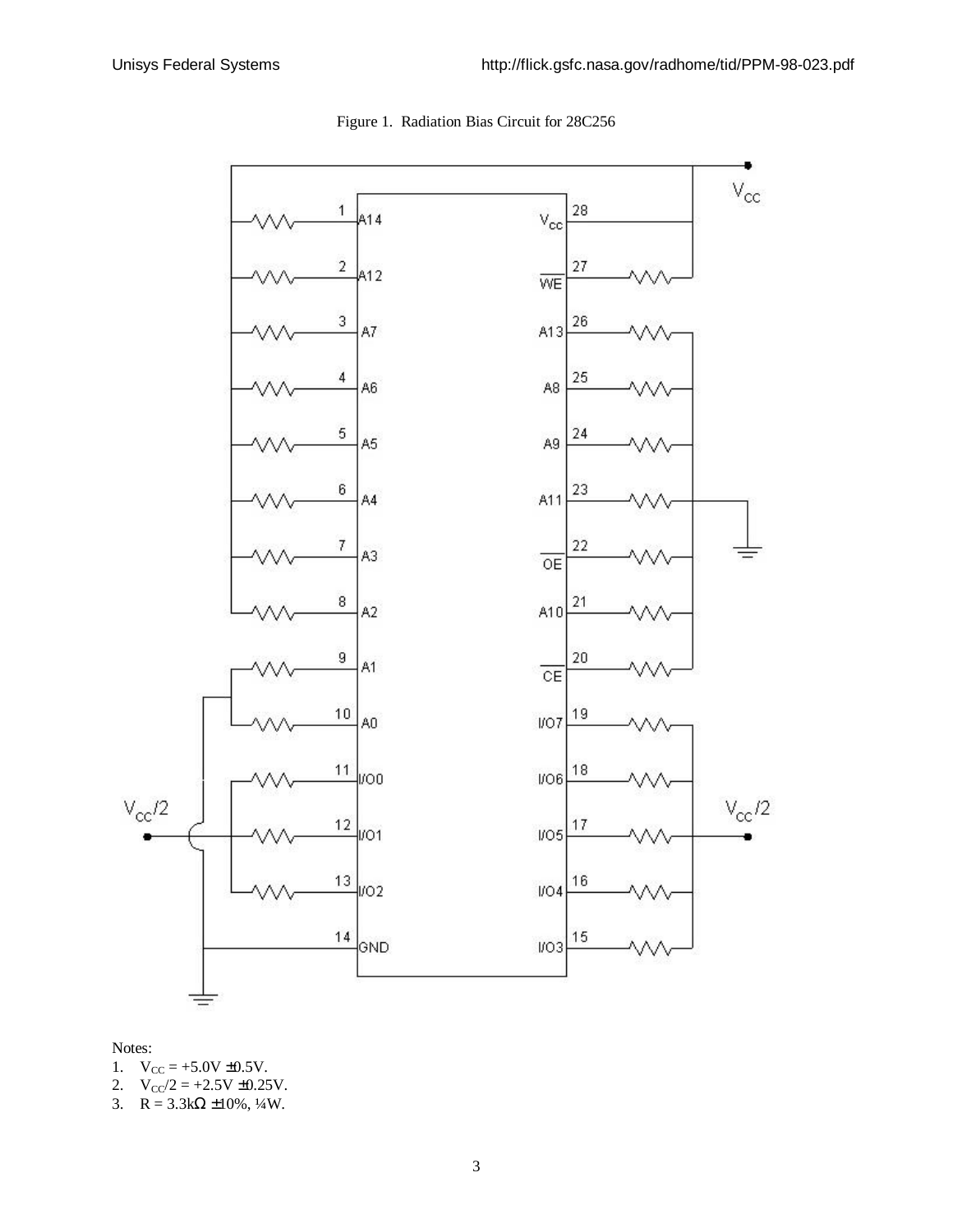| Generic Part Number:                 | 28C256                         |
|--------------------------------------|--------------------------------|
| <b>EOS PM Support Part Number</b>    | 28C256                         |
| Charge Number:                       | C80925                         |
| Manufacturer:                        | <b>SEEQ/AMTEL</b>              |
| Lot Date Code (LDC):                 | 9133                           |
| <b>Quantity Tested:</b>              | 5                              |
| Serial Number of Control Samples:    | 80                             |
| Serial Numbers of Radiation Samples: | 81, 82, 83, and 84             |
| Part Function:                       | 32k X 8 EEPROM                 |
| Part Technology:                     | <b>CMOS</b>                    |
| Package Style:                       | 28 Pin Flat Pack               |
| Test Equipment:                      | A540                           |
| Test Engineer:                       | S. Archer-Davies/A. Duvalsaint |

## TABLE I. Part Information

• The manufacturer for this part guaranteed no radiation tolerance/hardness.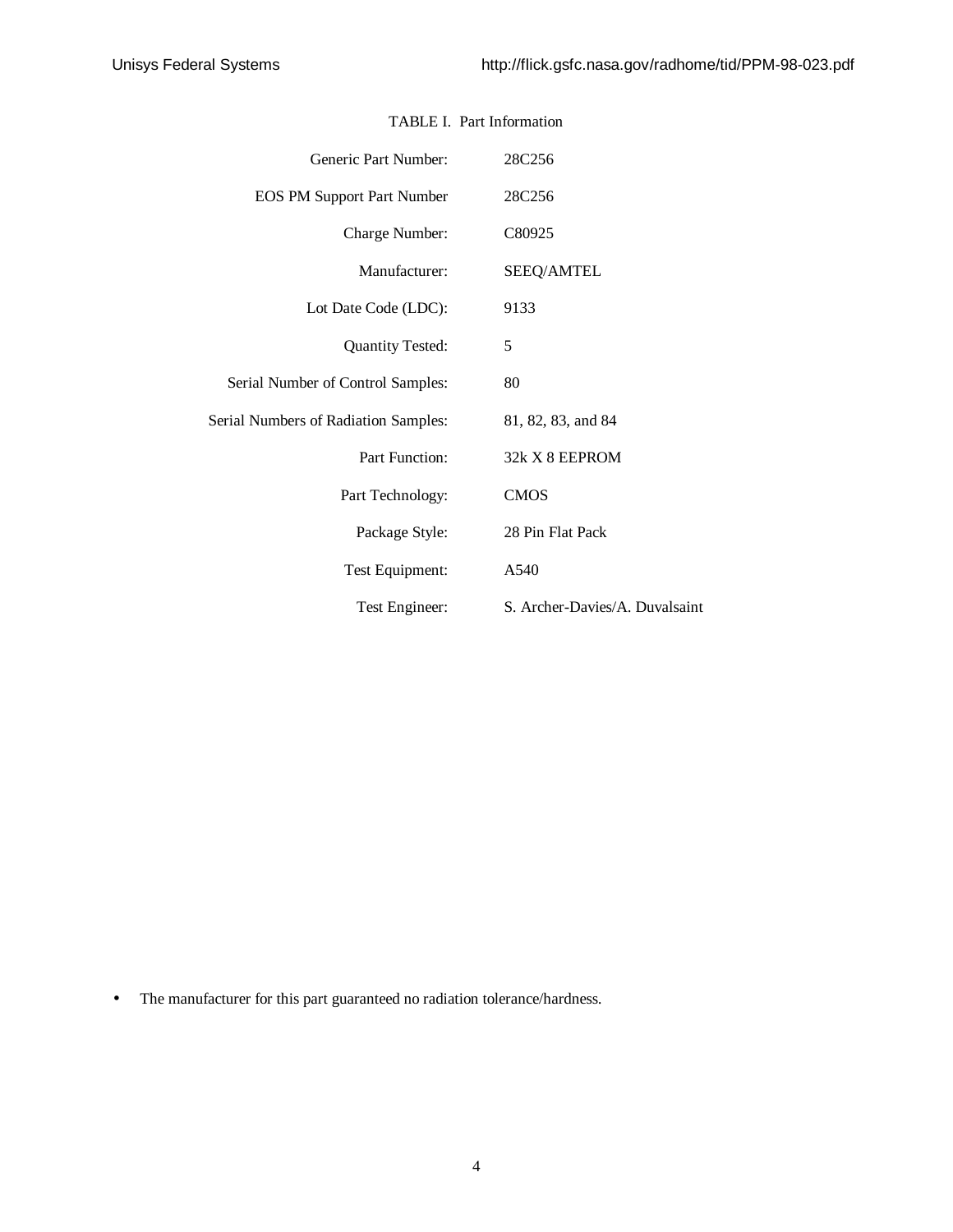| TABLE II. Radiation Schedule for 28C256 |  |
|-----------------------------------------|--|
|                                         |  |
|                                         |  |
|                                         |  |
|                                         |  |
|                                         |  |
|                                         |  |
|                                         |  |
|                                         |  |
|                                         |  |
|                                         |  |
|                                         |  |
|                                         |  |
|                                         |  |
|                                         |  |
|                                         |  |
|                                         |  |
|                                         |  |
|                                         |  |
|                                         |  |
|                                         |  |
|                                         |  |
|                                         |  |

Effective Dose Rate = 25,000 RADS/14 DAYS=74.4 RADS/HOUR=0.02 RADS/SEC

PARTS WERE IRRADIATED AND ANNEALED UNDER BIAS, SEE FIGURE 1.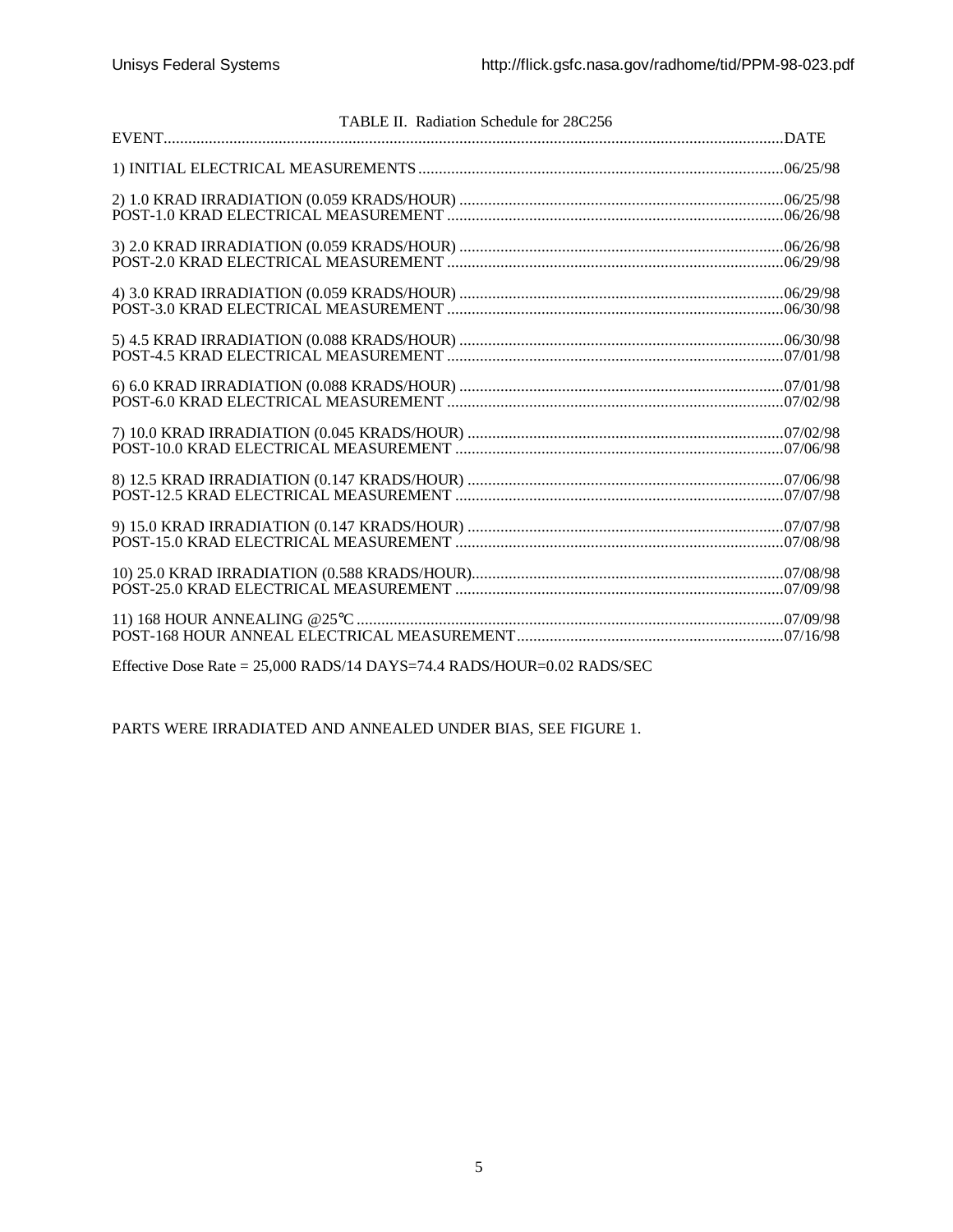| <b>Test</b>         |                            |                                                                              |              | Spec. Lim.  |
|---------------------|----------------------------|------------------------------------------------------------------------------|--------------|-------------|
| #                   | Parameter /2               | <b>Units Test Conditions</b>                                                 | min          | max         |
| $10-40$             | <b>Read Checkerboard</b>   | $P/F V_{CC} = 5V$ , $V_{IL} = 0V$ , $V_{IH} = 3V$ , $V_{OL} = V_{OH} = 1.5V$ |              |             |
|                     | 100-130 W/R All Ones       | $P/F V_{CC} = 5V$ , $V_{H} = 0V$ , $V_{H} = 3V$ , $V_{O} = V_{OH} = 1.5V$    |              |             |
|                     | 200-230 W/R All Zeros      | $P/F V_{CC} = 5V$ , $V_{H} = 0V$ , $V_{H} = 3V$ , $V_{O} = V_{OH} = 1.5V$    |              |             |
|                     | 300-330 W/R Checkerboard   | $P/F V_{CC} = 5V$ , $V_{H} = 0V$ , $V_{H} = 3V$ , $V_{OL} = V_{OH} = 1.5V$   |              |             |
| 340                 | Icc1                       | $mA V_{CC} = 5.5V$ , $CE = OE = 0V$ , $WE = 5V$ , $f = 5MHz$                 | $\mathbf{0}$ | 80          |
| 350                 | Icc2                       | $mA V_{CC} = 5.5V$ , $CE = 2V$ , $OE = 0.8V$ , $WE = 5.2V$                   | $\mathbf{0}$ | <b>3.0</b>  |
| 400                 | Icc <sub>3</sub>           | $mA V_{CC} = 5.5V$ , $CE = 5.2V$ , $OE = WE = 5.2V$                          | $\mathbf{0}$ | 350         |
| 500-517 <b>IIH</b>  |                            | $mN_{\rm CC} = 5.5V, V_{\rm IN} = 5.5V$                                      | $-10.0$      | <b>10.0</b> |
| 600-617 IIL         |                            | $mN_{\text{CC}} = 5.5V, V_{\text{IN}} = 0.1V$                                | $-10.0$      | <b>10.0</b> |
| 700-705 <b>IOZH</b> |                            | $mA$ $V_{CC}$ = 5.5V, CE = 2V, $V_{OUT}$ = 5.5V                              | $-10.0$      | <b>10.0</b> |
| 800-805 <b>IOZL</b> |                            | $mA$ $V_{CC}$ = 5.5V, $CE = 2V$ , $V_{OUT} = 0.1V$                           | $-10.0$      | <b>10.0</b> |
| 900-905 VOH         |                            | $V V_{CC} = 4.5V, V_{IH} = 2V, V_{IL} = 0.8V, I_{OH} = -400$ mA              | 2.40         |             |
| 950-955 VOL         |                            | $mV V_{CC} = 4.5V$ , $V_{IH} = 2V$ , $V_{II} = 0.8V$ , $I_{OL} = 2.1mA$      |              | 450         |
|                     | [960-990] W/R Checkerboard | $P/F V_{CC} = 5V$ , $V_{H} = 0V$ , $V_{H} = 3V$ , $V_{O} = V_{OH} = 1.5V$    |              |             |

## Table III. Electrical Characteristics of 28C256 /1

Notes:

1/ These are the manufacturer's non-irradiated data sheet specification limits. The manufacturer provided no postirradiation limits at the time the tests were performed.

 $2/$  For all tests,  $+V_{IN} = 15V$ , except where otherwise noted.